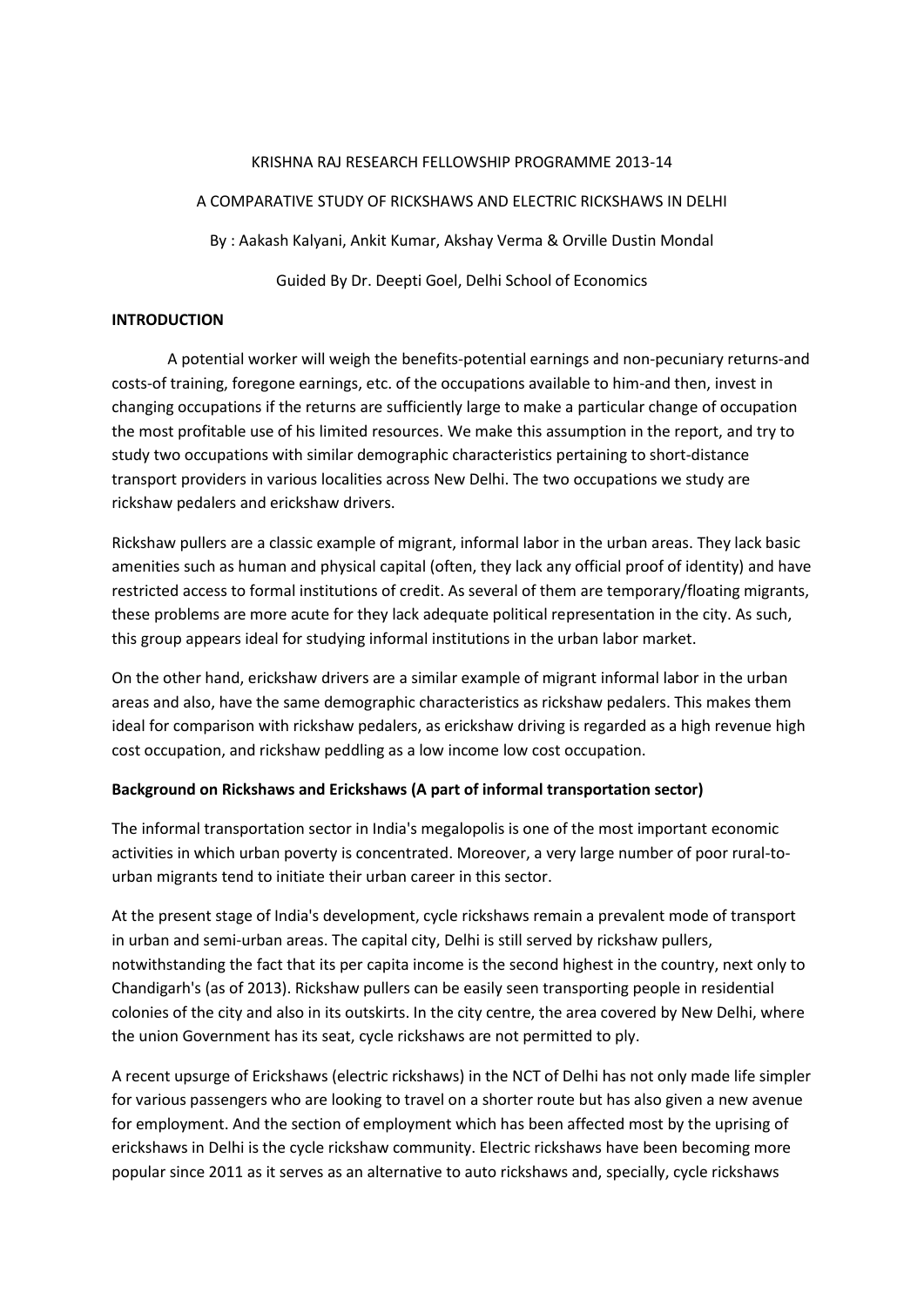because of its low fuel cost (runs on a battery as compared to auto rickshwas which run on CNG ) and less human effort compared to pulled rickshaws. Due to their low cost and high efficiency they were accepted with minimal resistance, by city commuters. However, Erickshaws in Delhi are currently facing legal issues (in greater detail in Appendix B) driven primarily by their generally reckless conduct on city streets that has resulted in several accidents, some of which have had particularly gruesome consequences (see references).

## **DESCRIPTIVE ANALYSIS**

## **Sample:**

# **Sampling procedure**

Our study is based on the survey of 217 rickshaw and erickshaw drivers in New Delhi, conducted during May-June 2014. Areas covered under the survey were Chandni chowk, University of Delhi (North campus), Karol bagh, GTB nagar and Tis Hazari. All these places are either large market places or (in the case of North Campus) have a large number of educational institutions (student hubs), which has resulted in a huge demand for feeder transport options. Moreover, metro stations are an important place for this survey as the large number of rickshaws and erickshaws at metro stations provided a last mile option for everyday commuters.

We conducted a pilot survey of 10-15 rickshaw and erickshaw drivers, which suggested that erickshaw drivers do better than rickshaw pedalers in terms of net earnings. However, rickshaw pedalers were reluctant to shift to erickshaw driving. The survey conducted and the analysis included in this report are an effort to verify this hypothesis, and if true, to give reasons to the above contradicting statements.

We divided the rickshaw and erickshaw sample further into two categories each. For rickshaw pedalers:

- 1. Those who wanted to shift to erickshaw driving and were looking for a suitable opportunity.
- 2. Those who did not want the shift.

For Erickshaw drivers:

- 1. Drivers who were previously engaged in rickshaw peddling.
- 2. Drivers who came from other professions. These include migrant farmers, blue collar workers, taxi drivers and the unemployed.

The main purpose of the report is pertinent to the comparison of the section which made a shift from rickshaw peddling to erickshaw with other sections (in particular, those who continue to pedal rickshaws).

Our sample is somewhat lopsided (52 rickshaw pedalers against 165 erickshaw drivers). This is due to our focus on the "switch" group i.e. those who were erstwhile rickshaw pedalers but have made the switch to erickshaws. A larger number of erickshaw drivers had to be interviewed to gather a sufficiently large sample of switchers (despite claims from many respondents that around half of all erickshaw drivers were once rickshaws pedalers, we found only 41 switchers out of 165 respondents).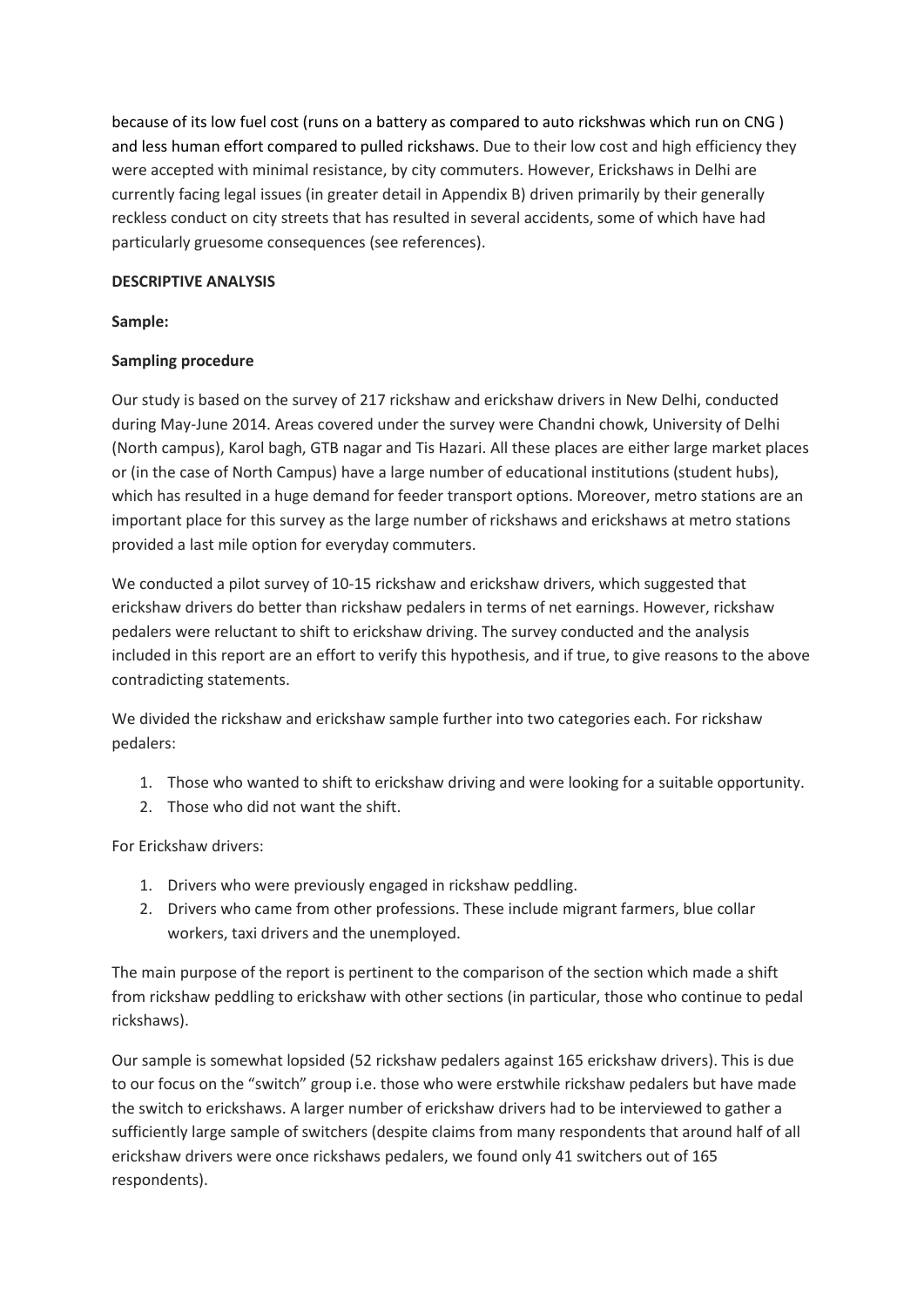## **Sample Characteristics**

The survey sample covers rickshaw and erickshaw drivers from diverse backgrounds and various demographic characteristics.

More than 80% of the drivers in the sample were migrants, however, migrants do not always immediately take up rickshaw pulling on coming to the city. Besides, some respondents took up rickshaw peddling temporarily, when income from other occupations, such as working in a decoration/catering business, factory, hotel or shop, was low. On the other hand, due to the recent introduction of erickshaws on Delhi roads, almost all erickshaw drivers had migrated much before they got into the occupation and were engaged in some or the other occupation before shifting. Moreover, most rickshaw pullers oscillate between their native village and the city, often going back home during the agricultural sowing and harvesting season while erickshaw drivers tend to have shifted to Delhi permanently.

| <b>Variable</b>   | <b>Unit</b> | <b>Description</b>                      | Number of<br>observations | <b>Mean</b> | <b>Standard</b><br>deviation |
|-------------------|-------------|-----------------------------------------|---------------------------|-------------|------------------------------|
| Age               | years       | Age of the respondent                   | 217                       | 31.2        | 8.7                          |
| months_city       | months      | Months/year in the<br>occupation        | 217                       | 10.3        | 8.5                          |
| months_occupation | months      | Total months spent in the<br>occupation | 217                       | 25.3        | 49.7                         |
| famsize           | count       | Household size                          | 217                       | 7.6         | 4.2                          |
| grossrevenue      | Rs.         | Revenue per month                       | 217                       | 14400       | 5900                         |
| dailyearning      | Rs.         | Daily gross revenue/day                 | 217                       | 543         | 189                          |
| dailyrent (rick)  | Years       | Daily rent per day                      | 217                       | 47          | 4.3                          |
| Dailyrent (erick) | Rs.         | Daily rent per day                      | 217                       | 360         | 54.4                         |

For other sample characteristics, refer to the table below:

### **Occupational Characteristics**

Due to limited finances and seasonal nature of their migration, rickshaw pullers usually rent vehicles from rickshaw maliks (fleet owners) in the city. We learnt of maliks who owned more than 700 rickshaws (although, since we have not interviewed any maliks, we cannot claim any truth in this figure) as well as of smaller ones with less than 20. In principle, this ownership is illegal as one person is not allowed to own more than one rickshaw. As a result most maliks have to pay bribes to run their business. Daily rent paid by pullers varied between Rs. 40 to Rs. 50 depending on area of operation.

On the other hand, erickshaw drivers both rent and own the erickshaw. In fact about 55% of the erickshaw drivers surveyed owned the erickshaw. However, a majority of owners had to invest almost all their savings into buying an erickshaw or had to resort to taking a loan. The erickshaw drivers operating on rent had to make a daily sacrifice in the range of Rs. 300-450 owing to rent.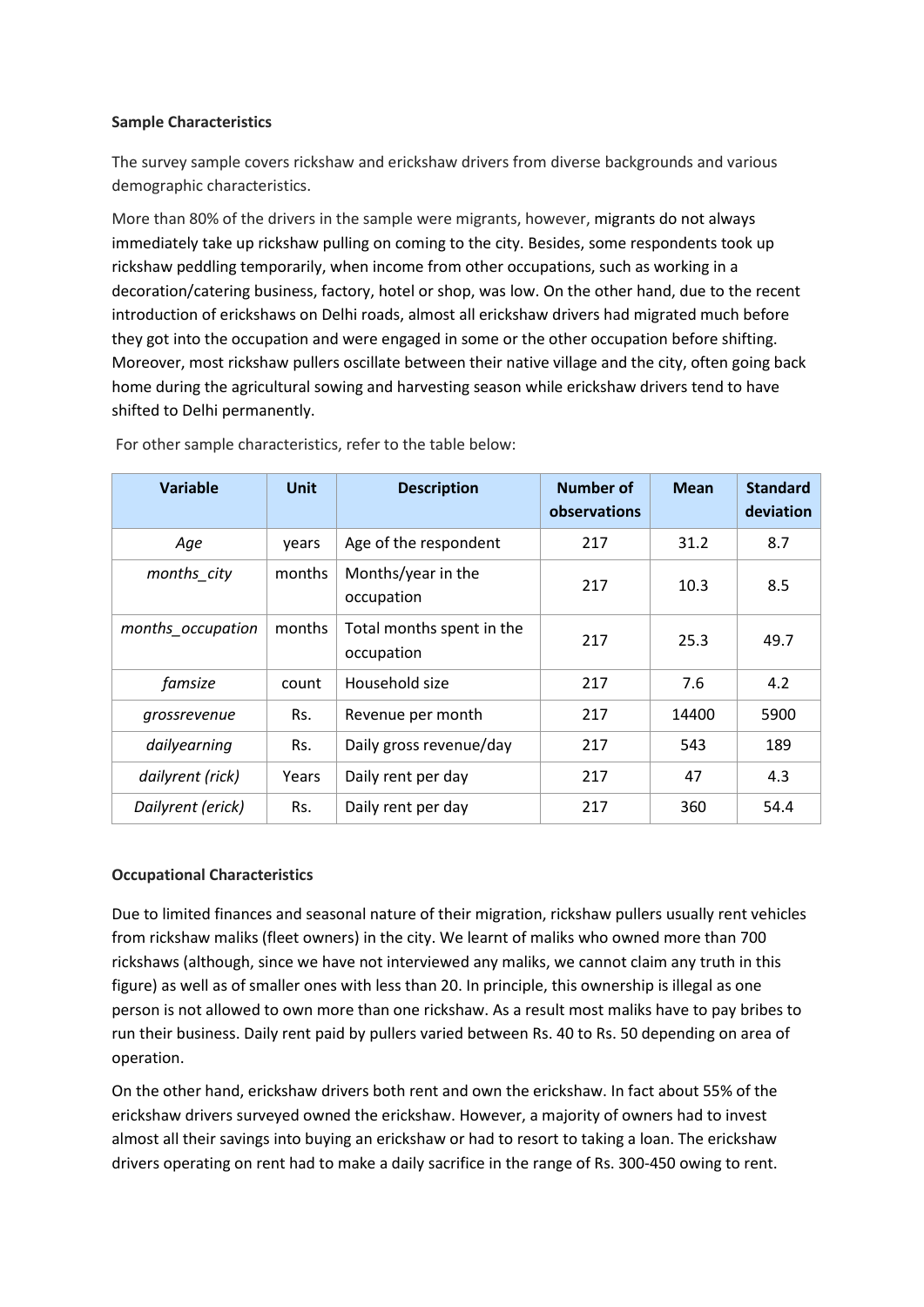#### **EMPERICAL ANALYSIS**

It emerged out of our field survey that Erickshaw drivers do better in earnings than rickshaw pedalers. This does not seem to be incentive enough for rickshaw pedalers to attempt a shift, though. In this section, we present our data analysis and try to explain the above choice patterns.

|              |        |               | Table-1            |            |       |
|--------------|--------|---------------|--------------------|------------|-------|
| Type         | Age    | <b>Months</b> | <b>Family Size</b> | Net Income | Count |
|              |        |               |                    |            |       |
| <b>Rick</b>  | 31.63  | 71.23         | 7.23               | 7060.73    | 52    |
|              | (7.53) | (88.26)       | (3.83)             | (2584.12)  |       |
|              |        |               |                    |            |       |
| <b>Erick</b> | 30.98  | 13.23         | 7.78               | 9958.90    | 165   |
|              | (9.02) | (23.05)       | (4.30)             | (3751.96)  |       |
|              |        |               |                    |            |       |
| Total        | 31.13  | 26.64         | 7.65               | 9264.41    | 217   |
|              | (8.67) | (52.73)       | (4.19)             | (3715.17)  |       |

|                      |             |            | Table-2 |          |       |          |
|----------------------|-------------|------------|---------|----------|-------|----------|
| educ1                | <b>Rick</b> | $Rick(\%)$ | Erick   | Erick(%) | Total | Total(%) |
|                      |             |            |         |          |       |          |
| <b>Illiterate</b>    | 16          | 30.8%      | 61      | 37.0%    | 77    | 35.5%    |
| <i>Literate</i>      | 1           | 1.9%       | 6       | 3.6%     | 7     | 3.2%     |
| <b>Primary</b>       | 10          | 19.2%      | 19      | 11.5%    | 29    | 13.4%    |
| <b>Upper Primary</b> | 19          | 36.5%      | 35      | 21.2%    | 54    | 24.9%    |
| <b>Secondary</b>     | 1           | 1.9%       | 25      | 15.2%    | 26    | 12.0%    |
| <b>High School</b>   | 4           | 7.7%       | 14      | 8.5%     | 18    | 8.3%     |
| <b>Above High</b>    | 1           | 1.9%       | 5       | 3.0%     | 6     | 2.8%     |
| <b>School</b>        |             |            |         |          |       |          |
|                      |             |            |         |          |       |          |
| Total                | 52          | 100%       | 165     | 100%     | 217   | 100%     |

A quick glance at some summary statistics (table-1, with standard deviations given in parentheses below numbers) shows us some interesting facts-

- 1. Both rickshaw pedalers and Erickshaw drivers display similar demographic characteristicsmean age and family size (members that the respondent provides for) are comparable. However, rickshaw pedalers have been in their current occupation for considerably longer than Erickshaw drivers (this is obvious as Erickshaws only came on the streets around 2 years ago).
- 2. Table-2 gives an "incidence of educational attainments" summary (refer to Appendix-A for classification of education qualification). We use this statistic repeatedly in later analysis. Surprisingly, our sample of Erickshaw drivers display a greater share of illiterates than rickshaw pedalers, but they also have a greater number of persons who have passed secondary school or higher.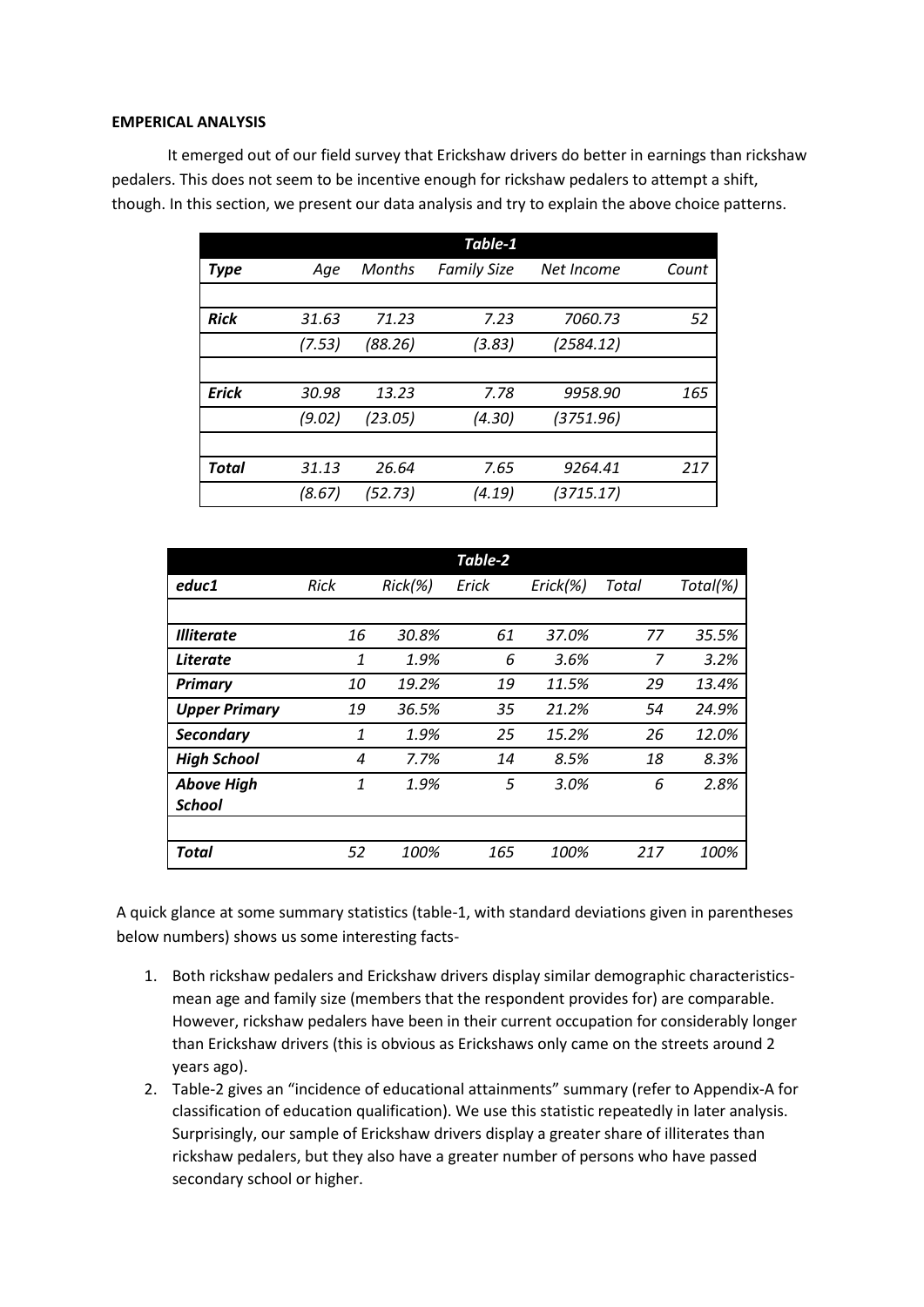3. Mean incomes (netting out costs) are considerably higher for Erickshaw drivers.

Despite the higher earnings of the 52 rickshaw pedalers surveyed, only 12 responded "Yes" to whether they wanted to shift to an Erickshaw. Of the 39 who replied in the negative, the most common cited reason for not wanting to shift involved the significantly higher costs involved (25 out of 39). An implication of perceived prohibitive costs was the impression that earnings from Erickshaws were highly unreliable. This coupled with a perceived reduced profitability due to the recent supply glut of Erickshaws has led to a reduction in migrations into Erickshaws from Rickshaws.



*Figure 1- Kdensity plots of net income for Rickshaw pedalers and Erickshaw drivers*

We use kernel density smoothening to derive sample distributions of net income of respondents. Figure 1 shows us that the spread in earnings (net income) is observably higher for those who ply on Erickshaws. This seems to validate the above given reasons for not wanting to move into Erickshaws. Table-1 also shows that the standard deviation of net incomes of rickshaw pedalers is 2584 as against 3752 for Erickshaw driver incomes. It can also be conjectured that the mean earnings of Erickshaw drivers is higher than that of Rickshaw pedalers. If we do a test for equality of mean incomes between rickshaw pedalers and erickshaw drivers (standard t-test) then we actually find that rickshaw pedalers have a statistically significant, lower net income than erickshaw drivers. The difference is highly significant, even at 1% level of significance).

To further explore the reasons for the above observations (and give credence to the hesitance of Rickshaw pedalers to switch) we now do an analysis of those who *have* switched into Erickshaws against those who continue to ply rickshaws.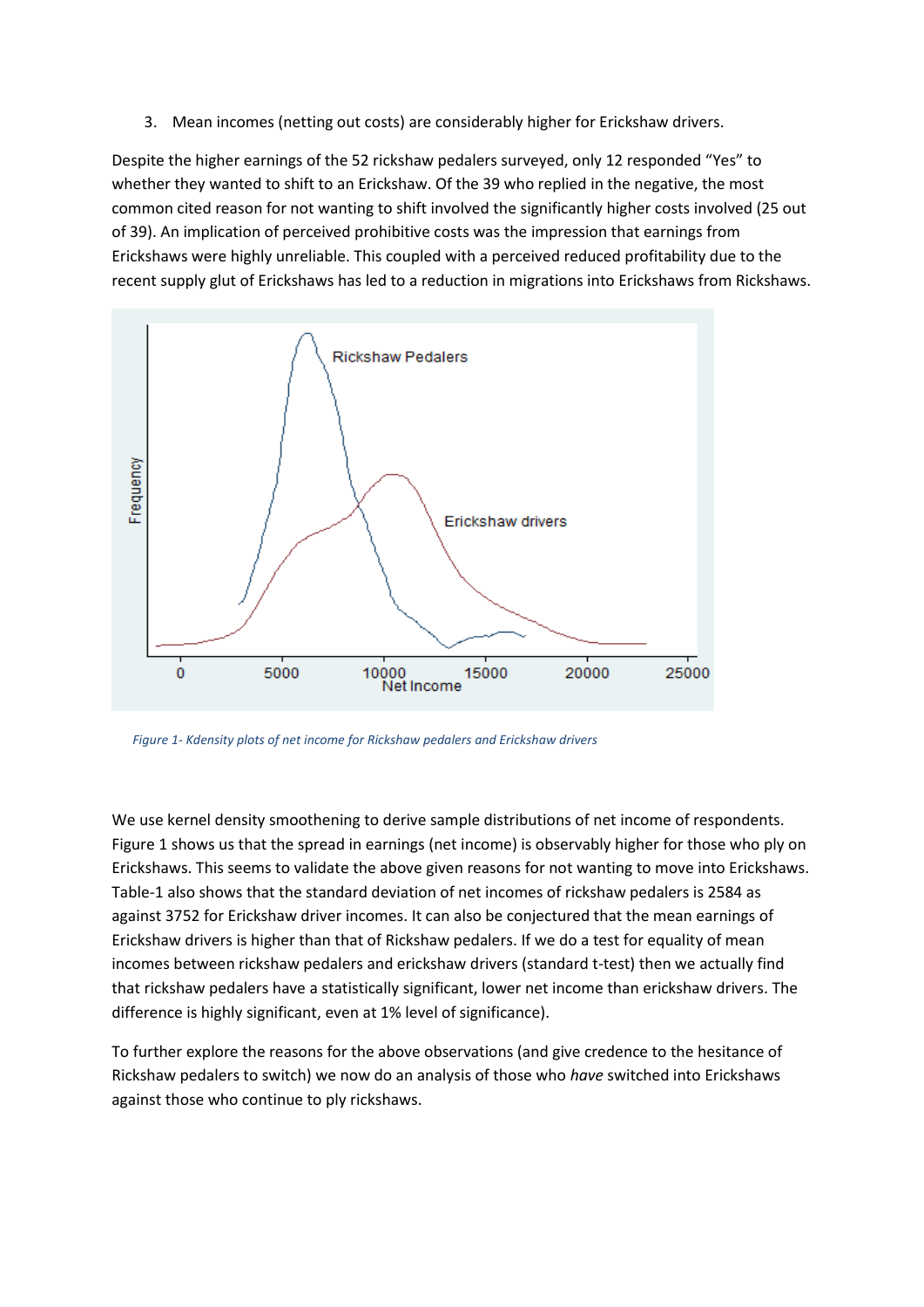| Table-3                       |        |        |  |  |  |
|-------------------------------|--------|--------|--|--|--|
| <b>Netincome</b>              | mean   | sd     |  |  |  |
| <b>Rickshaw pedaler</b>       | 7060.7 | 2584.1 |  |  |  |
| <b>Shifted into Erickshaw</b> | 9668.3 | 3057.6 |  |  |  |

Table-3 shows a cross section of net income between rickshaw pedalers and Erickshaw drivers who have shifted from being rickshaw pedalers. Once again the benefits to earnings are appreciable.



*Figure 2-Shifters vs Rickshaw pedalers*

Figure-2 further corroborates that mean income and its variance are higher for Erickshaw driver who shifted from Rickshaws. The figure implies that rickshaw pedalers typically earn lower than Erickshaw drivers. The risk averseness usually associated with lower income households might explain the reluctance of rickshaw pedalers towards shifting.

Besides the risk aversion, there exist barriers that prevent rickshaw pedalers from shifting. A common prerequisite for renting an erickshaw is the deposit of a valid id proof as security. Lack of personal id may be compensated by the id of a friend/contact. Additionally, theft of erickshaws is a prevalent fear specifically among those surveyed in Karol Bagh (several respondents allege that there is a high risk that a late night customer might knock them unconscious from the passenger seat and steal their vehicle. Such an event occurs with disturbing regularity, they say).

| Table-4       |                                       |     |                | Table-5              |                         |
|---------------|---------------------------------------|-----|----------------|----------------------|-------------------------|
|               | Erick (Shifted from Rick)<br>Rickshaw |     |                | <b>City Contacts</b> | <b>Village Contacts</b> |
| No ID         | 44%                                   | 29% | <b>Rick</b>    |                      | 14                      |
| <b>Has ID</b> | 56%                                   | 71% | <b>Shifted</b> | 33                   | 34                      |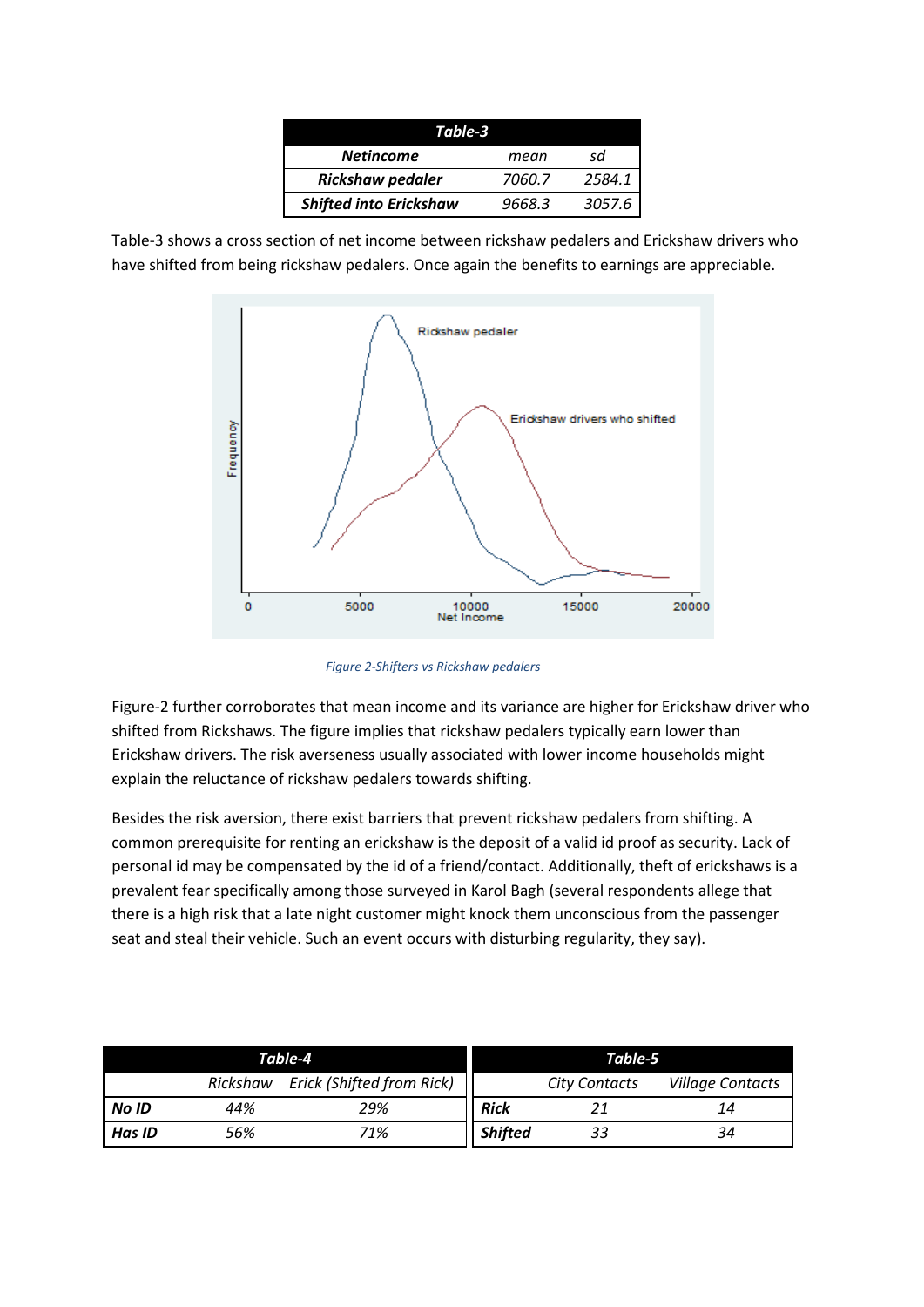| Table 6              |       |                   |  |  |  |
|----------------------|-------|-------------------|--|--|--|
|                      | Rick  | <b>Rick Shift</b> |  |  |  |
| <b>Illiterate</b>    | 30.8% | 58.5%             |  |  |  |
| <b>Literate</b>      | 1.9%  | 4.9%              |  |  |  |
| <b>Primary</b>       | 19.2% | 14.6%             |  |  |  |
| <b>Upper Primary</b> | 36.5% | 7.3%              |  |  |  |
| <b>Secondary</b>     | 1.9%  | 9.8%              |  |  |  |
| <b>High School</b>   | 7.7%  | 2.4%              |  |  |  |
| <b>Above HS</b>      | 1.9%  | 2.4%              |  |  |  |

Table 4 and Table 5 show that lack of id is less prevalent in those who shifted to Erickshaws than rickshaw pedalers in general. Moreover, those who have shifted claim to know a greater number of people both from the city and from their hometowns than those who continue to ply rickshaws.

Table 6 shows that literacy rate is considerably higher among those who did not shift to erickshaws than those who did. If we assume that higher educational qualifications lead to better decision making, then Table 6 agrees with hesitation associated with shifting. People who have attained higher level of education are more adept at recognizing the risk involved in shifting.

As further evidence that migration into Erickshaws has stagnated recently, we note (in table 7) that the average number of months spent driving an Erickshaw is higher for people who have shifted from rickshaw peddling than those who have shifted from other occupations.

| Table 7                  |        |
|--------------------------|--------|
|                          | Months |
| <b>Rickshaw pedaler</b>  |        |
| <b>Shifted from Rick</b> |        |
| Shifted from other       |        |

Months in present occupation

In summation, there is an overwhelming negative response to Erickshaws as a potential, less strenuous job opportunity among rickshaw pedalers. This persists despite potentially higher income when operating the former. The cited reasons usually deal with a reduced profitability. Our analysis shows a larger variation in net incomes among Erickshaw drivers. This is borne out even when comparing incomes between rickshaw pedalers and just those Erickshaw drivers who were erstwhile rickshaw pedalers. In addition, it appears that those who did make the switch into Erickshaws typically possessed a lower education level, thereby lending credence to the argument that those who are better equipped to judge the risks involved in a shift of occupation(i.e. the better educated), usually choose not to do so. When it comes to other barriers to entry into Erickshaws, such as the lack of ID, we see that those who make the switch tend to have a larger social net in the city (possibly circumventing the issue of ID by providing an introduction to Erickshaw owners, who lease their vehicles on the merit of the merit of the introducer's reputation).

To convince ourselves that, from a savings perspective, those who shift into Erickshaws are not worse off than those who continue in rickshaws, we look at the debt structure of the two groups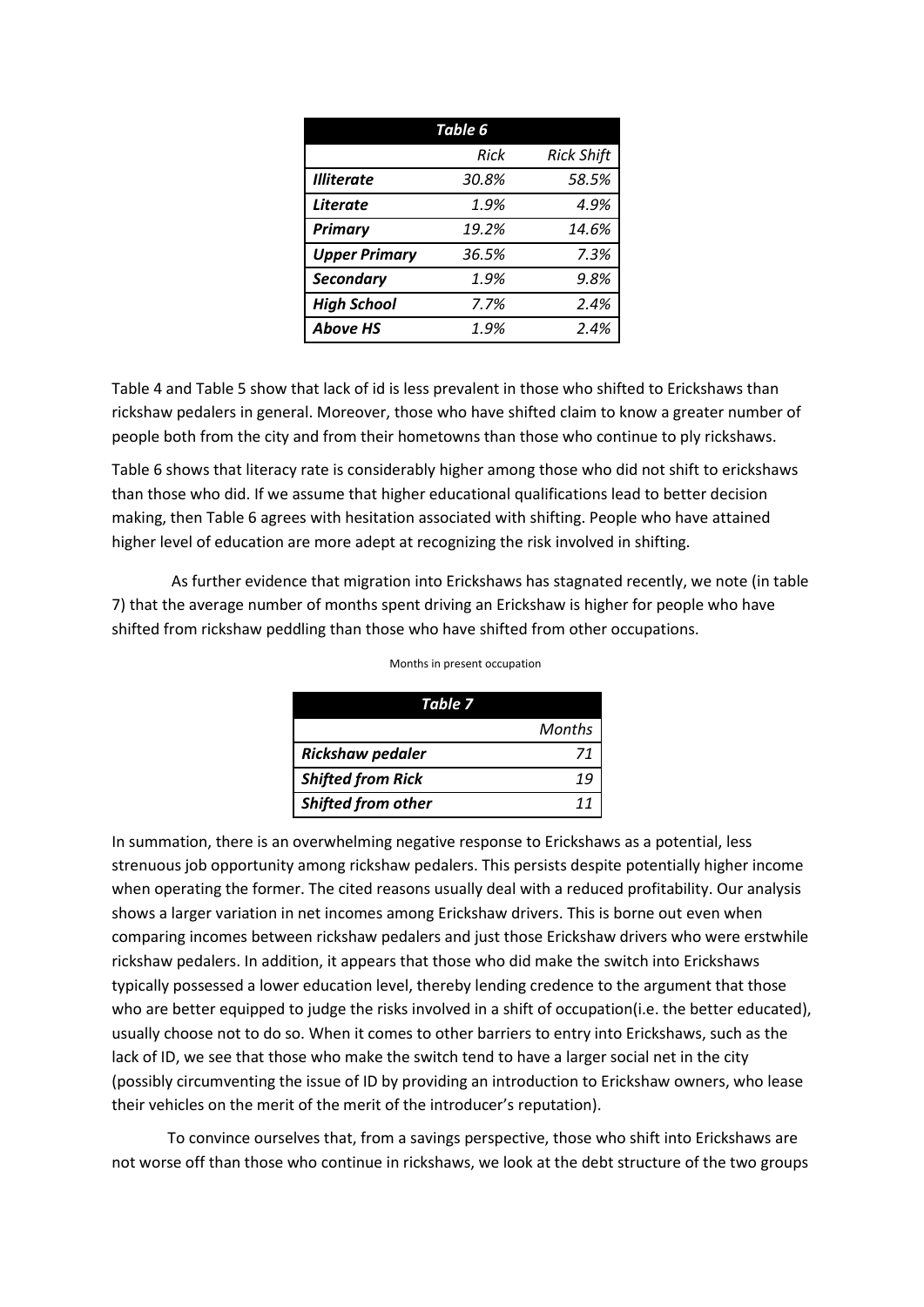along with corresponding values for those who had other occupations (apart from rickshaw peddling) and then began driving Erickshaws. The average loan amounts outstanding in a household were- Rs.32,700 for Rickshaw pedalers (15 households had outstanding debts), Rs.36,714 for those rickshaw pedalers who shifted to Erickshaws (14 households) and Rs.67,520 for those who shifted to driving Erickshaws from other previous occupations (25 households). It could be argued that the significantly larger debt amounts for those whose erstwhile occupations were not rickshaw peddling can be explained by the fact that about half of them (87 out of 165) own their own Erickshaws and may have taken large loans to pay for them. Those rickshaw pedalers who made the shift, presumably did not buy their own rickshaws and hence, have much lower loan amounts (17 out of 41 shifters now own their vehicles). The following table (Table-8) determines that is not the case.

|                                         | Table 8        |                      |               |                         |
|-----------------------------------------|----------------|----------------------|---------------|-------------------------|
| <b>Purpose of debt</b>                  |                | Rickshaw Shift(rick) | Shift(oth)    | Total                   |
|                                         |                |                      |               |                         |
| <b>Medical expenses</b>                 | 5              | 3                    | 3             | 11                      |
| <b>Educational expenses</b>             | 1              | n                    | O             | 1                       |
| other consumption expenses              | 1              | Ω                    | 1             | $\overline{\mathbf{c}}$ |
| Marriage and other ceremonial exp.      | $\overline{2}$ | Π                    | Ω             | $\overline{\mathbf{c}}$ |
| <b>Purchase of land/construction of</b> | 2              | 4                    | 12            | 18                      |
| building                                |                |                      |               |                         |
| <b>Repayment of loans</b>               | 0              | $\Omega$             | $\mathcal{P}$ | $\overline{2}$          |
| <b>Purchase of Production assets</b>    | 1              | 2                    | 6             | 9                       |
| others                                  | $\overline{2}$ | 2                    | 1             | 5                       |
|                                         |                |                      |               |                         |
| Total                                   | 14             | 11                   | 25            | 50                      |

As can be seen, the most common cited reason for availing a loan, among those who shifted from Rickshaws and other occupations is actually Purchase of land/construction of building (a head that captures expansion and renovation of a respondent's home or purchase of land). It is not, Purchase of Production assets, as the aforementioned argument would imply. What emerges from this table is that upon shifting to Erickshaws, the debt structure suggests greater expenditure on home improvements rather than an inability to finance one's consumption expenditure (no instances).

It would appear that the predominant reason why agents do not wish to enter an occupation that offers greater earnings at a lower physical cost (26 out of 41 shifters cite "less hard work" as their reason for moving away from rickshaw pulling) is a degree of risk aversion, or rather a lack of belief in the earnings potential in Erickshaws. Those who shift do appear to earn more and nothing suggests that their lives are further immiserated by the move. However, it should also be noted that there is a difference in earnings between those who shift into Erickshaws from Rickshaws and *rent* them and those who have *bought* their own Erickshaws.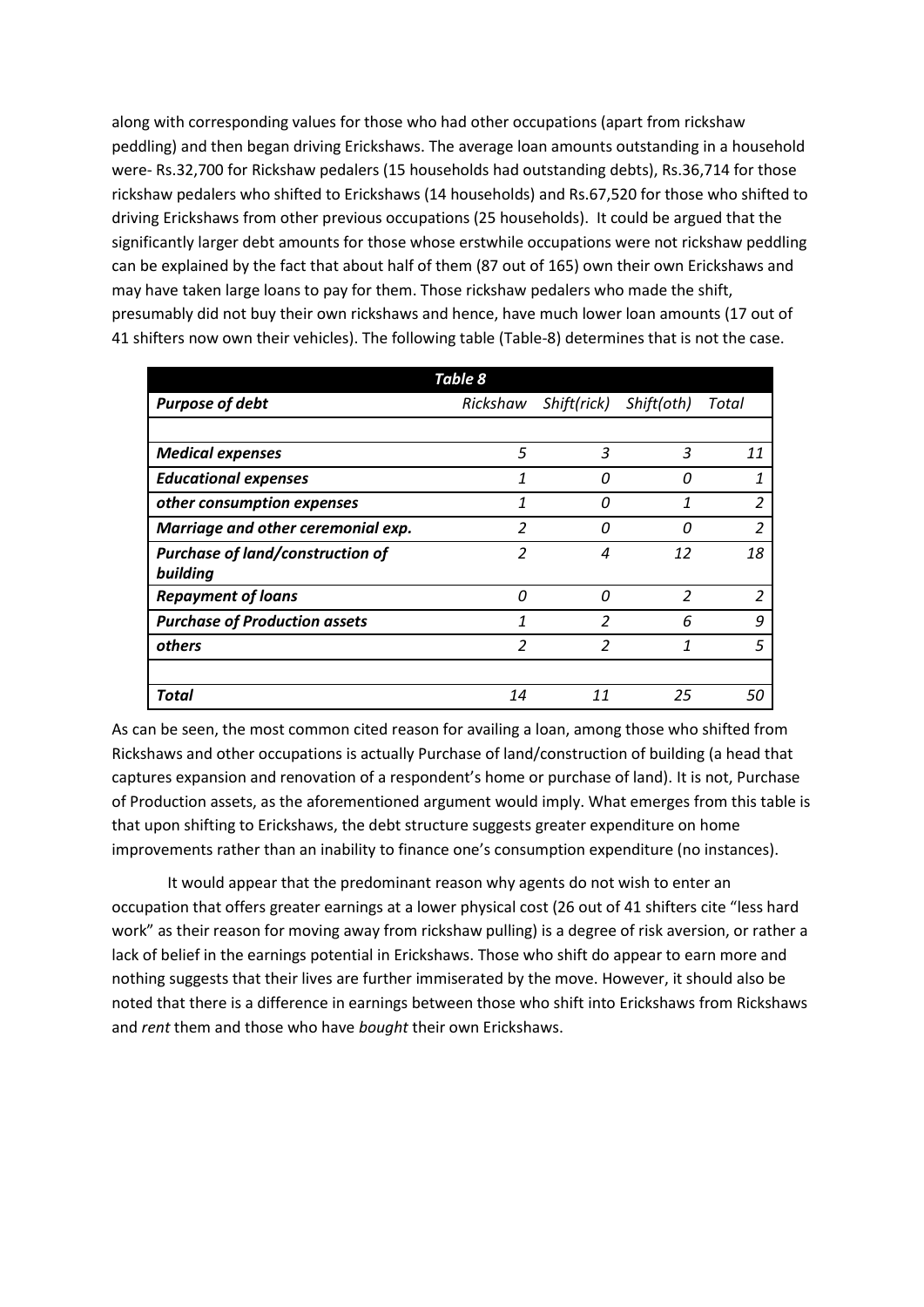| Table 9                |          |  |  |  |
|------------------------|----------|--|--|--|
| <b>Rent Erickshaws</b> | 8816.67  |  |  |  |
| <b>Own Erickshaws</b>  | 10870.59 |  |  |  |
| <b>Rickshaw</b>        | 7060.73  |  |  |  |

Table 9 shows that renters earn only Rs.1800 more than rickshaw pedalers. Those who have shifted and own their Erickshaws earn (on average) more than the average net income of Erickshaw drivers in general, which indicates that the lower average income of the entire group is probably due to lower earnings among those whose erstwhile occupations were not rickshaw peddling or those who rent their vehicle. This phenomenon, prima facie, validates the fear among rickshaw pedalers that switching may not lead to better earnings.

Perhaps even more startling is the variation in spread of earnings between these two groups (those who rent after shifting and those who own their vehicles). Figure 3 shows us exactly what Rickshaw pedalers believe will confront them if they begin plying Erickshaws. Net earnings for those who managed to purchase their own vehicles after the switch away from Rickshaws earn more, on average. Not only that, the variation in their net incomes is observably lower than that for switchers who rent their vehicle. Only 17 out of the 41 members who made the switch owned their vehicles.

If we return to table 8, only 2 members reported taking loans to "purchase production assets", our label for loans taken to finance the Erickshaw. Although we cannot conclusively state that relatively affluent Rickshaw pedalers are switching to Erickshaws, the trend appears to agree with this pointyet, our sample does not indicate that only those rickshaw pedalers who are capable of buying their own Erickshaws are the ones making the change in larger numbers (the majority of the switchers surveyed were renting their vehicle).





In conclusion, the following scenario emerges-Erickshaw drivers earn more (net of costs) than rickshaw pedalers. It is also broadly agreed that plying an Erickshaw is far less strenuous than peddling a rickshaw. Rickshaw pedalers, when asked whether they wanted to switch to Erickshaw driving overwhelmingly respond in the negative (39 out of 51). Our analysis shows that the reluctance to change over and the usual reason cited (lack of substantial earnings improvement) are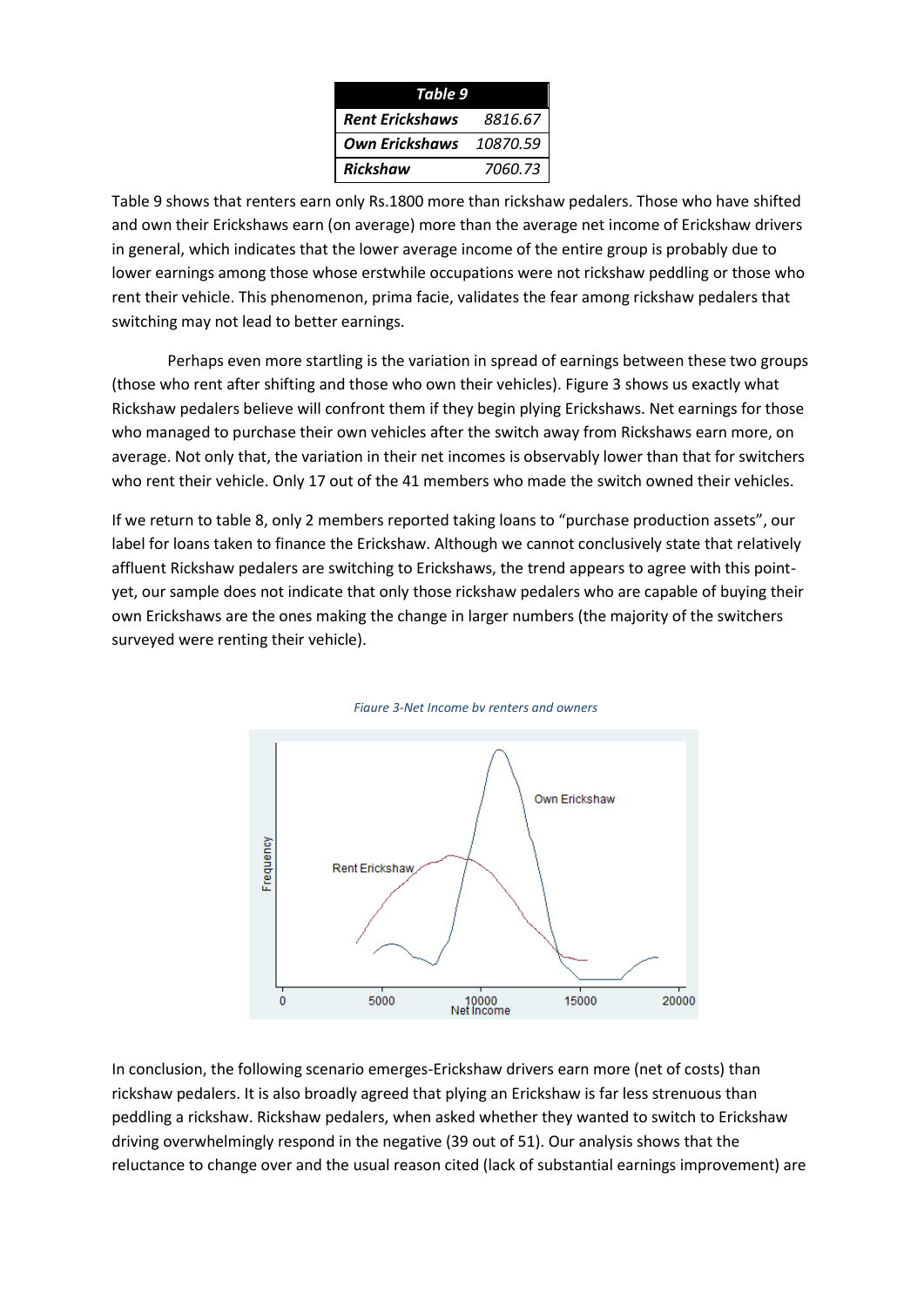well founded. The variability in net incomes is much higher for those who switch to plying Erickshaws but rent their vehicles, compared to those who buy the Erickshaw (Figure 3). Net incomes are also higher for those who were able to buy their vehicle after the switch. Since there is no evidence that making the switch puts a household in a more precarious financial situation (analysis of household debt, above), the differences in net income may be attributed to costs differentials, specifically, the daily rent on Erickshaws.

#### **Conclusion**

Although our pilot survey suggested that Erickshaw drivers are better off, the reluctance among rickshaw pedalers is legitimate. Although, Erickshaw drivers *do* earn more than rickshaw pedalers, the improvement is only appreciable (and guaranteed) if the Erickshaw is owned by the driver. Those who chose to move into Erickshaws and have to rent their vehicles have lower incomes than those who own it. A considerable share of rented Erickshaw drivers also registered a decrease in net income. Apart from the income dimension, Erickshaws are far less strenuous to operate. About 63% of shifters cited "Less Hardwork" as one of the reasons for shifting.

Rickshaw pedalers prefer a "low revenue low risk" occupation to a "high revenue high risk" occupation. In short, they display the risk averse-ness characteristic of the lower income strata of society. One could make the claim that rickshaw pedalers aren't optimizing over the long run, focusing instead on monthly earnings. We could do a discounted net earnings exercise to test whether, in the long run (or at least, on an annual scale), ericshaws provide unquestionably higher earnings, with no caveats whatsoever. However, given the fact that most rickshaw pedalers are seasonal and often spend only a small portion of the year in the city (choosing to remain in their home towns for the rest of the year), this seems to be an inappropriate method to follow. Erickshaws present themselves as a more "permanent" mode of employment and that too may motivate seasonal labourers, whose sole objective is to smoothen earnings over the agricultural lean season, to opt out.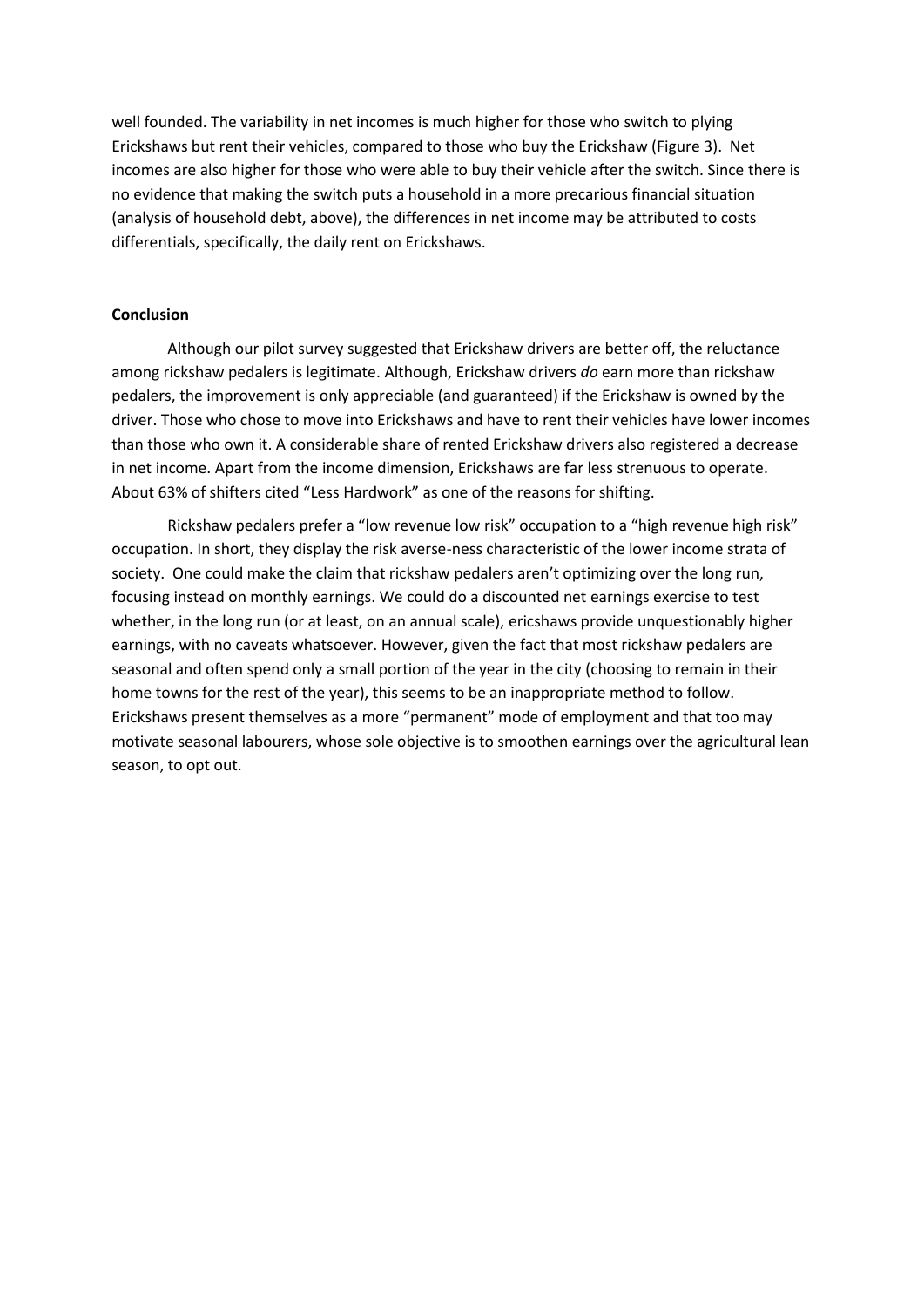#### **APPENDIX-A**

### Questionnaire

[Investigator: Please remember that the questions below are addressed to an individual respondent. Make sure that the concerned person answers himself or herself. If at all possible, conduct the interview at home, and in any case not in a group. Before starting the interview, introduce yourself carefully and check that the respondent is willing to spare up to an hour or so for this discussion. If any question is not applicable, write "NA" in the relevant space. If you are unable to obtain a clear response, use the appropriate code (usually "9"), but please avoid this as far as possible! All those people who the respondent supports with his income is to be considered as a member of the household/ family.

]

Investigator's name(s): Name of the respondent:

\_\_\_\_\_\_\_\_\_\_\_\_\_\_\_\_\_\_\_\_\_\_\_\_\_\_\_\_\_\_ \_\_\_\_\_\_\_\_\_\_\_\_\_\_\_\_\_\_\_\_\_\_\_\_\_\_\_\_ Date:

PART I (Respondent's Household Details)

1. Age (years): /\_\_\_\_\_\_/

2. Education level: /

[1 = Illiterate; 2 = Literate (below primary); 3 = Primary (Class V complete);4 = Upper Primary (class VIII complete); 5= Secondary (class X complete); 6 = High School (class XII complete); 7 = Above High School; 9 = Unclear]

3. Do you have any proof of identity/ address proof?[1-yes, 2-no]\_\_\_\_\_\_\_

If yes, what is it?

4.Marital Status: /\_\_\_\_\_\_/

 $[1 =$  Married;  $2 =$  Other]

5.Migrant Status – Are you migrant?[1-yes, 2-no] / \_\_\_\_\_/

(Please consider a person not having any local address proof to be a migrant)

If yes, please tell us

i) Your permanent state of residence

ii) Do you come here for work for few months /  $\qquad$  /

[1-Yes, 2-No]

iii) Have you migrated permanently  $/$ 

[1-yes, 2-no]

If yes  $-$  since how many years

5. Religion: /\_\_\_\_\_\_/

 $[1 =$  Hindu; 2 = Muslim; 3 = Sikh; 4 = Other (specify); 9 =

Unclear]

6. Caste group (if applicable) (Name of the Caste):  $/$ 

 $[1 = SC; 2 = ST; 3 = OBC; 4 = Caste Hindu; 5 = Other (specificity); 9 = Unclear;$ 

7. How many months are you engaged in this occupation?

a. What do you do at other times?

8. Why do you prefer to operate in this location?

\_\_\_\_\_\_\_\_\_\_\_\_\_\_\_\_\_\_\_\_\_\_\_\_\_\_\_\_\_\_\_\_\_\_\_\_\_

a. Do you operate in any other location also? [1-Yes, 2-No]

b. What are the other locations you operate in?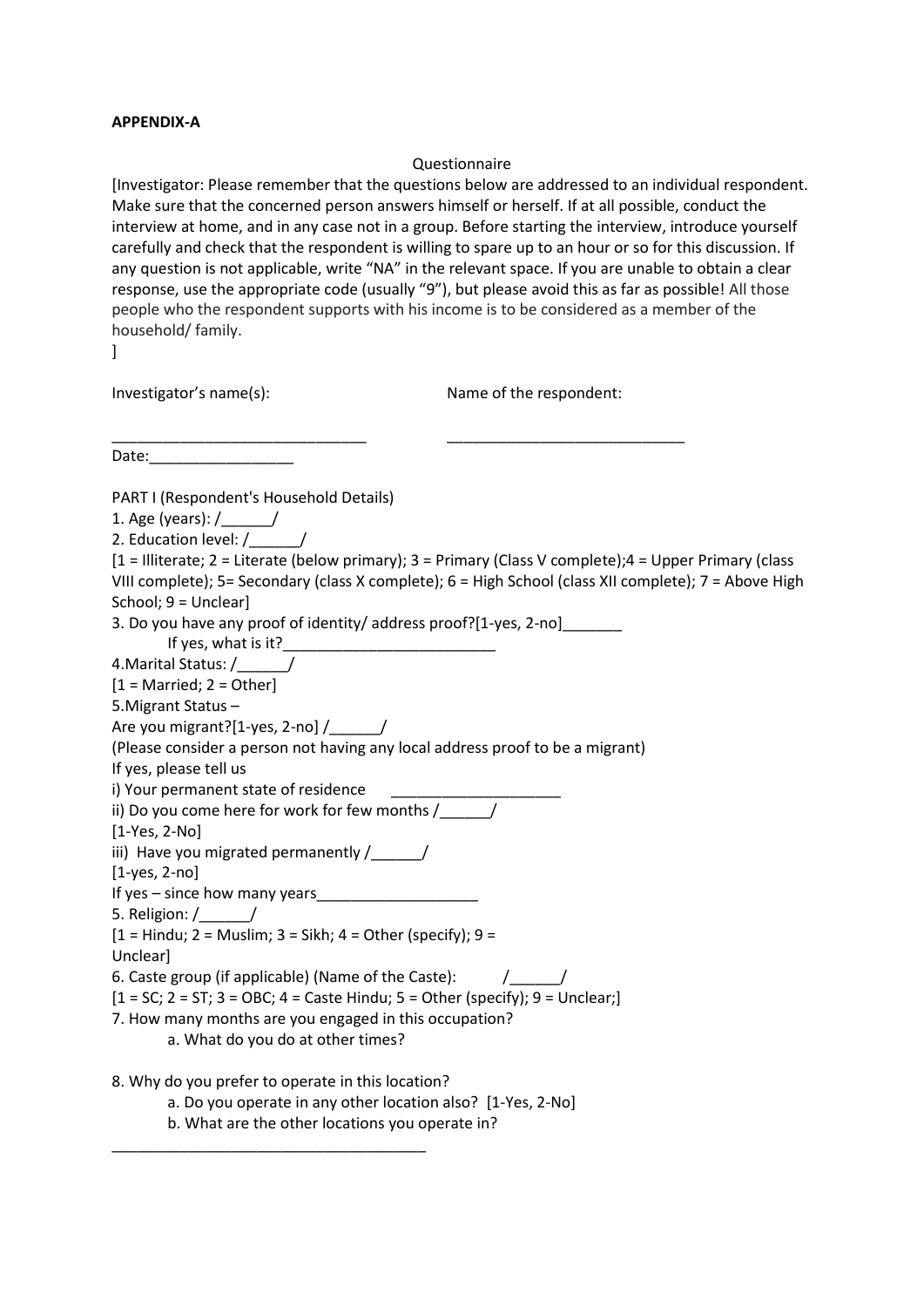c. If yes, please give reasons for change in location?

| 9. Net Income in the last week from rickshaw (in Rs.)                                           |                |                                                                                                                       |  |  |  |  |  |
|-------------------------------------------------------------------------------------------------|----------------|-----------------------------------------------------------------------------------------------------------------------|--|--|--|--|--|
| 10.a. Is there any other occupation you are engaged in (specify, if yes)?                       |                |                                                                                                                       |  |  |  |  |  |
| 10.b. If yes, then how much do you earn from it?                                                |                |                                                                                                                       |  |  |  |  |  |
| 11. Father's occupation ____________                                                            |                |                                                                                                                       |  |  |  |  |  |
| 12. How did you get into this occupation?                                                       |                |                                                                                                                       |  |  |  |  |  |
|                                                                                                 |                | 13. At which age did you start working in this occupation?                                                            |  |  |  |  |  |
| <b>OR</b>                                                                                       |                |                                                                                                                       |  |  |  |  |  |
| 14. How long have you been doing this? ______________                                           |                |                                                                                                                       |  |  |  |  |  |
|                                                                                                 |                | 15. Were you engaged in any other occupation previously? [1-Yes, 2-No]                                                |  |  |  |  |  |
| If yes, what occupation were you engaged in previously? _____________                           |                |                                                                                                                       |  |  |  |  |  |
|                                                                                                 |                | 16.a. How many people do you meet daily from your village?                                                            |  |  |  |  |  |
| 16.b. How many of them are in the same occupation?                                              |                |                                                                                                                       |  |  |  |  |  |
|                                                                                                 |                | 17.a. Apart from these people you must be knowing some people from the city, how many people                          |  |  |  |  |  |
| are from other villages or cities?                                                              |                | <u> 1990 - Johann Barn, mars and de Branch Barn, mars and de Branch Barn, mars and de Branch Barn, mars and de Br</u> |  |  |  |  |  |
| 17.b. How many of them are in the same occupation?________                                      |                |                                                                                                                       |  |  |  |  |  |
| 18. Where do you charge your e rickshaw?                                                        |                |                                                                                                                       |  |  |  |  |  |
|                                                                                                 |                | 19. Are there any soft loan options available to you, for paying off rent on your rickshaw? [1-Yes, 2-                |  |  |  |  |  |
| No] (if yes, specify).                                                                          |                |                                                                                                                       |  |  |  |  |  |
|                                                                                                 |                | 20. Does your local house have an electricity connection? [1-Yes, 2-No]                                               |  |  |  |  |  |
| 21. Type of ration card (local or back in the village): /_____/                                 |                |                                                                                                                       |  |  |  |  |  |
|                                                                                                 |                | [1= APL; 2 =BPL; 3 =Antyodaya; 4 = Annapoorna; 5 = Other (specify); 6 = No ration card; 9 = Unclear]                  |  |  |  |  |  |
| 22. Main occupation of the household: /                                                         |                |                                                                                                                       |  |  |  |  |  |
|                                                                                                 |                | [1-self employment (agriculture), 2-self employment (non-agriculture), 3-casual labour (agriculture),                 |  |  |  |  |  |
| 4-casual labour (non-agriculture), 5-regular employment (Naukri), 6-other (specify), 9-unclear] |                |                                                                                                                       |  |  |  |  |  |
| 23. Total Number of Family Member                                                               |                |                                                                                                                       |  |  |  |  |  |
| Category                                                                                        | No. of Members |                                                                                                                       |  |  |  |  |  |
| <b>Adult males</b>                                                                              |                |                                                                                                                       |  |  |  |  |  |
| Adult female                                                                                    |                |                                                                                                                       |  |  |  |  |  |

24. Saving pattern of the Household: /\_\_\_\_/

Minor boys

Minor girls

Aged males (Above 60)

Aged females (above 60)

[1=Own saving, 2=Self help group Or Other Group Saving, 3=Bank Saving A/c, 4=Bank Fixed Deposit (FD), 5=No Saving, 6=Other]

25. Income in the last month (in Rs., on an average) \_\_\_\_\_\_\_\_\_\_\_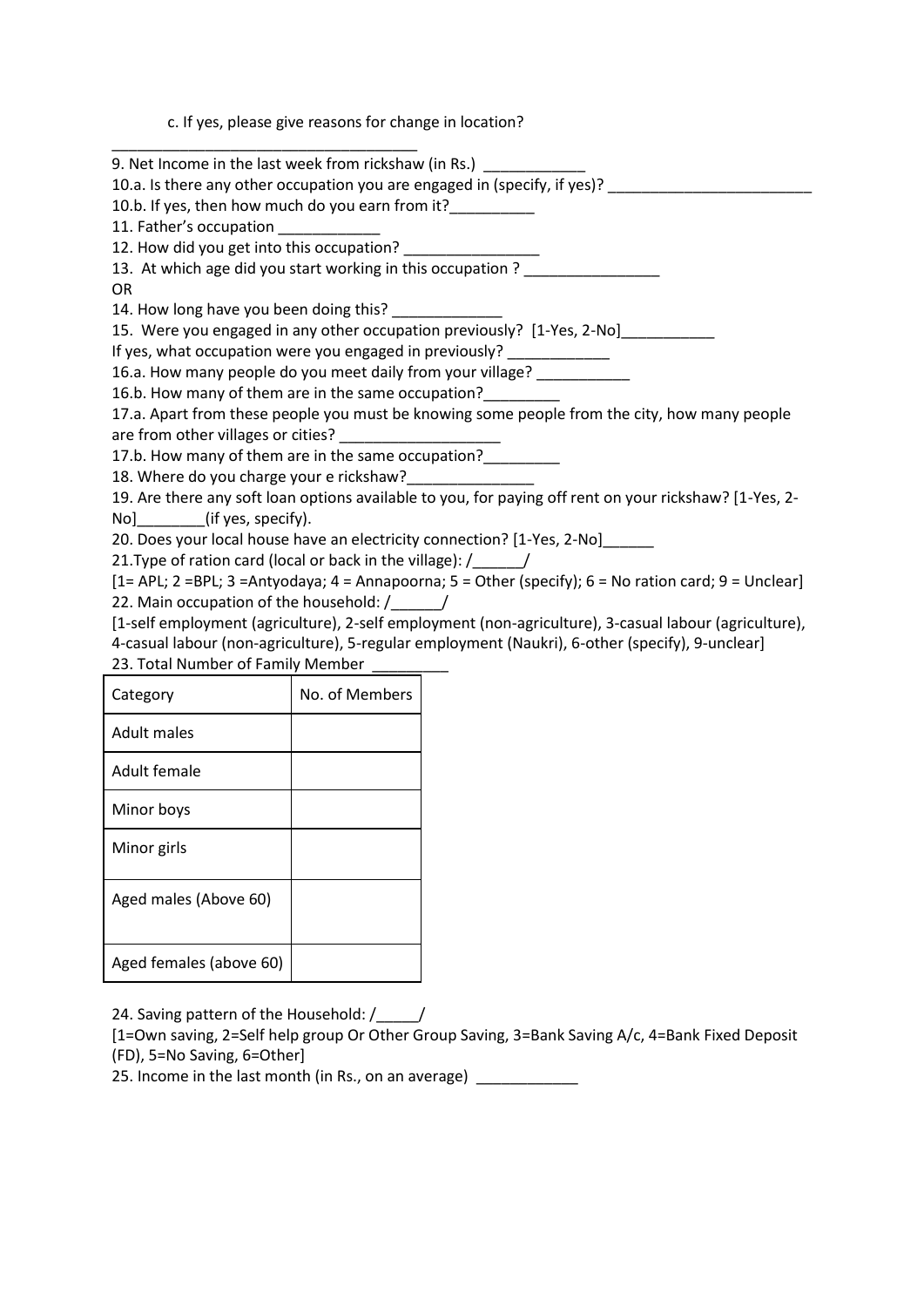## 26. Indebtedness of household

|  |  | SI.No.   Source*   Purpose*   Amount   Interest   Month/annually |
|--|--|------------------------------------------------------------------|
|  |  |                                                                  |
|  |  |                                                                  |
|  |  |                                                                  |
|  |  |                                                                  |

\*Sources: [1-government, 2-co-operative society/SHGs, 3-bank, 4-employer/landlord, 5 occupational money lender, 6-shopkeeper/trader, 7-relative/friend, 8-others]

\*Purpose: [1-medical expenses, 2-educational exp, 3-legal expenses, 4-other consumption exp., 5 marriage and other ceremonial exp. 6-purchase of land/construction of building, 7-repayment of loans,

8-purchase of production assets, 9-others]

PART -II (Revenue and cost)

(Investigator should strictly adhere to occupation related revenue and costs)

27. What is your gross revenue?

- a. On weekdays \_\_\_\_\_\_\_\_\_\_\_\_\_
- b. On weekends

b. On monthly basis

28. How much cost do you incur in

- a. Maintenance
- b. (i) Rent on weekdays \_\_\_\_\_\_\_\_\_\_
- b. (ii) Rent on weekends
- c. Cost of installing additional battery\_\_\_\_\_\_\_\_\_\_\_\_\_\_

d. In case of damage on rented rickshaws (Electric or cycle)

- (i) Do you pay to the cover for repairs?
- (ii) Does the owner pay for repairs?
- (iii) .Is it shared between you and the owner?

e. Others \_\_\_\_\_\_\_\_\_\_

A- For Rickshaw-walas

31.Are you planning to switch to an electric rickshaw? [1-Yes, 2-No]

\_\_\_\_\_\_\_\_\_\_\_\_\_\_\_\_\_\_\_\_\_\_\_\_\_\_\_\_\_\_\_\_\_\_\_\_\_\_\_\_\_\_\_\_\_\_\_\_\_\_\_\_\_\_\_\_\_\_\_\_\_\_\_\_

\_\_\_\_\_\_\_\_\_\_\_\_\_\_\_\_\_\_\_\_\_\_\_\_\_\_\_\_\_\_\_\_\_\_\_\_\_\_\_\_\_\_\_\_\_\_\_\_\_\_\_\_\_\_\_\_\_\_\_\_\_\_\_\_\_\_\_\_\_\_\_\_\_\_\_\_\_\_\_\_\_\_ \_\_\_\_\_\_\_\_\_\_\_\_\_\_\_\_\_\_\_\_\_\_\_\_\_\_\_\_\_\_\_\_\_\_\_\_\_\_\_\_\_\_\_\_\_\_\_\_\_\_\_\_\_\_\_\_\_\_\_\_\_\_\_\_\_\_\_\_\_\_\_\_\_\_\_\_\_\_\_\_\_\_

\_\_\_\_\_\_\_\_\_\_\_\_\_\_\_\_\_\_\_\_\_\_\_\_\_\_\_\_\_\_\_\_\_\_\_\_\_\_\_\_\_\_\_\_\_\_\_\_\_\_\_\_\_\_\_\_\_\_\_\_\_\_\_\_\_\_\_\_\_\_\_\_\_\_\_\_\_\_\_\_\_\_ \_\_\_\_\_\_\_\_\_\_\_\_\_\_\_\_\_\_\_\_\_\_\_\_\_\_\_\_\_\_\_\_\_\_\_\_\_\_\_\_\_\_\_\_\_\_\_\_\_\_\_\_\_\_\_\_\_\_\_\_\_\_\_\_\_\_\_\_\_\_\_\_\_\_\_\_\_\_\_\_\_\_

31.a. If yes, Why?

31.b. If no, Why?

B- For Electric rickshaw drivers,

32.a. If previous occupation is rickshaw-walas, what were the reasons for shift?

\_\_\_\_\_\_\_\_\_\_\_\_\_\_\_\_\_\_\_\_\_\_\_\_\_\_\_\_\_\_\_\_\_\_\_\_\_\_\_\_\_\_\_\_\_\_\_\_\_\_\_\_\_\_\_\_\_\_\_\_\_\_\_

\_\_\_\_\_\_\_\_\_\_\_\_\_\_\_\_\_\_\_\_\_\_\_\_\_\_\_\_\_\_\_\_\_\_\_\_\_\_\_\_\_\_\_\_\_\_\_\_\_\_\_\_\_\_\_\_\_\_\_\_\_\_\_\_\_\_\_\_\_\_\_\_\_\_\_ 32.b. If your previous occupation is not rickshaw pulling, what were the reasons for shift?

\_\_\_\_\_\_\_\_\_\_\_\_\_\_\_\_\_\_\_\_\_\_\_\_\_\_\_\_\_\_\_\_\_\_\_\_\_\_\_\_\_\_\_\_\_\_\_\_\_\_\_\_\_\_\_\_\_\_\_\_\_\_\_\_\_\_\_\_\_\_\_\_\_\_\_ \_\_\_\_\_\_\_\_\_\_\_\_\_\_\_\_\_\_\_\_\_\_\_\_\_\_\_\_\_\_\_\_\_\_\_\_\_\_\_\_\_\_\_\_\_\_\_\_\_\_\_\_\_\_\_\_\_\_\_\_\_\_\_\_\_\_\_\_\_\_\_\_\_\_\_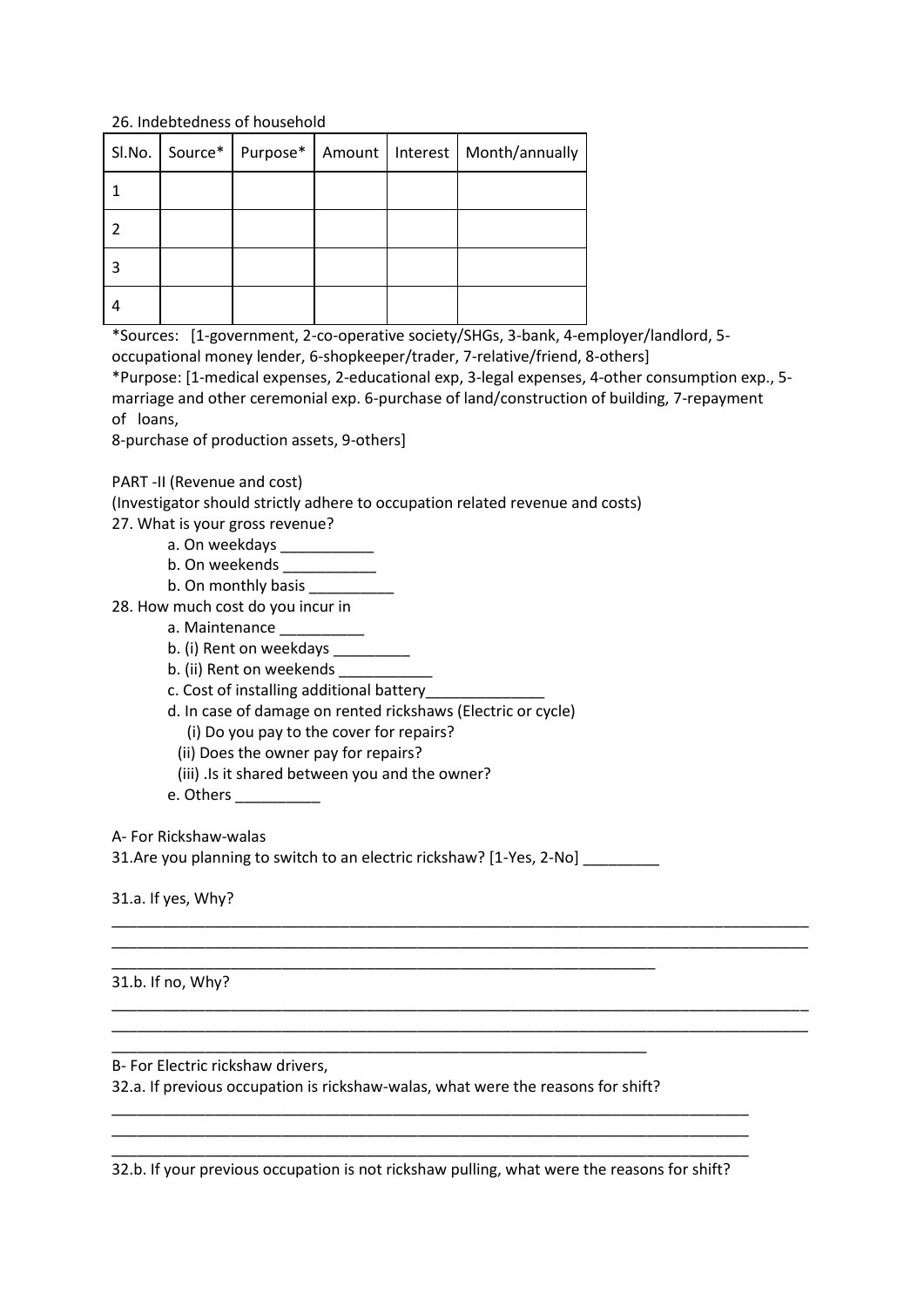#### **APPENDIX-B (Legal Background)**

The Delhi high court on 7 August 2013 adjourned the hearing of a review petition filed against its order banning e-rickshaws in Delhi. The case has been adjourned till 20 August because the division bench of justices B.D. Ahmed and Siddharth Mridul, who had been hearing the matter previously, did not sit on Thursday. The Battery Rickshaw Welfare Association, the organization that had filed the review petition, informed the court that it will award the family of the three-year-old child who had died as a result of an e-rickshaw accident, the unfortunate incident that had triggered the ban, a sum of Rs.1,10,000 as compensation. On 31 July, the high court had banned e-rickshaws calling them "illegal". A review petition against this order was filed by the Battery Rickshaw Welfare Association, representing the interests of the e-rickshaw drivers. On 5 August, additional solicitor general Pinky Anand had appeared for the government and urged the court to lift the ban till the case is disposed of. The court, instead of lifting the ban, allowed the government to come up with guidelines to regulate e-rickshaws. These guidelines were produced before the court on 8 August but the court refused to lift the ban as the guidelines did not include certain key aspects like mandating registration and licences for e-rickshaw drivers. The government produced amended guidelines on 11 August stating that it needed a period of two months to make the required changes to the Motor Vehicles Act and the relevant laws. The court said that it could not "permit something that is not provided under the law". The ban has met with protests from e-rickshaw drivers whose plight was highlighted by member of Parliament Vijay Goel in the Rajya Sabha. Last week, the central government set up a panel to recommend rules for construction and maintenance of e-rickshaws so that they could resume plying in Delhi.